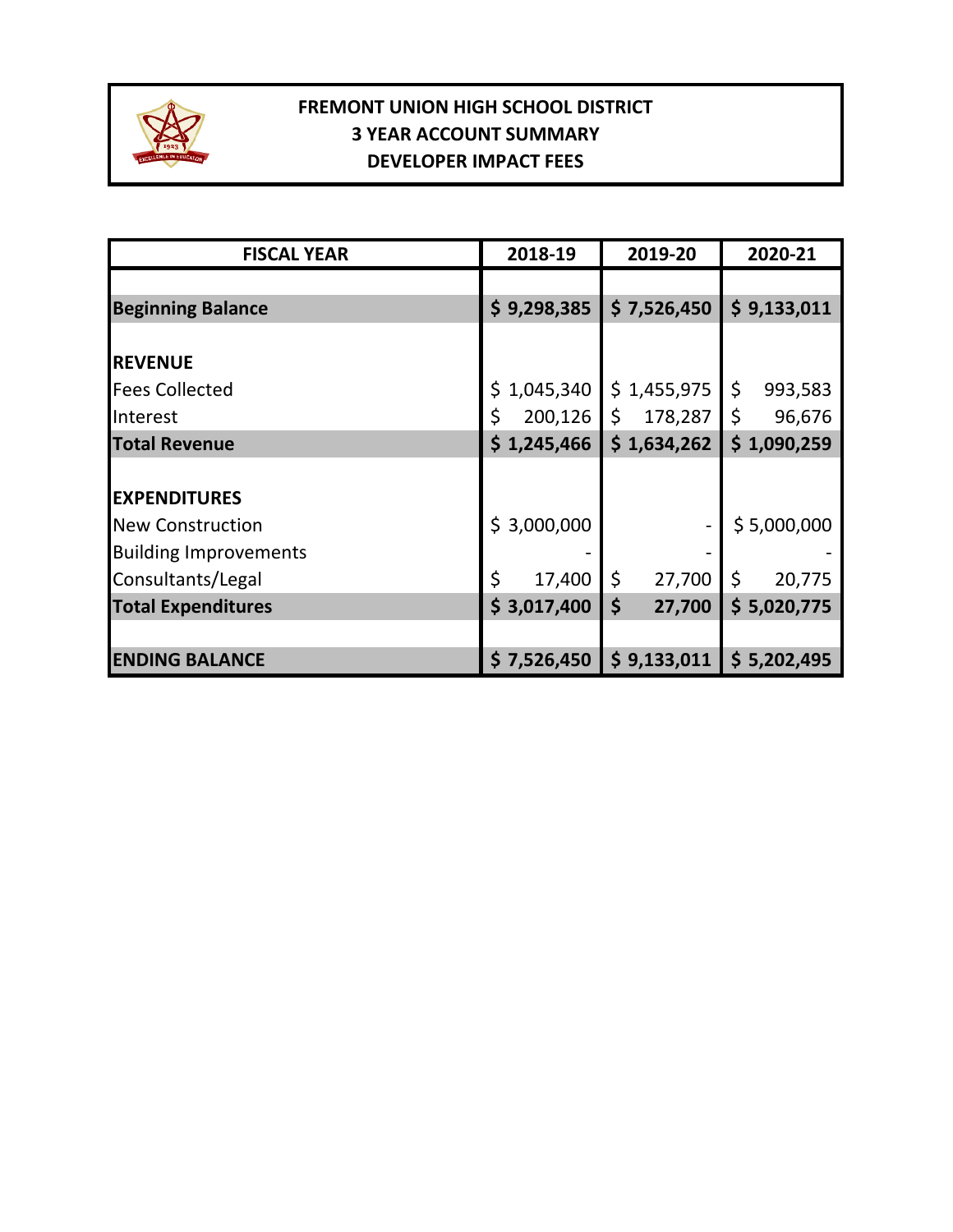r

### Unaudited Actuals Capital Facilities Fund Expenditures by Object

| <b>Description</b>                                                            | <b>Resource Codes</b> | <b>Obiect Codes</b>     | 2020-21<br><b>Unaudited Actuals</b> | 2021-22<br><b>Budget</b> | Percent<br><b>Difference</b> |
|-------------------------------------------------------------------------------|-----------------------|-------------------------|-------------------------------------|--------------------------|------------------------------|
| <b>A. REVENUES</b>                                                            |                       |                         |                                     |                          |                              |
|                                                                               |                       |                         |                                     |                          |                              |
| 1) LCFF Sources                                                               |                       | 8010-8099               | 0.00                                | 0.00                     | 0.0%                         |
| 2) Federal Revenue                                                            |                       | 8100-8299               | 0.00                                | 0.00                     | 0.0%                         |
| 3) Other State Revenue                                                        |                       | 8300-8599               | 0.00                                | 0.00                     | 0.0%                         |
| 4) Other Local Revenue                                                        |                       | 8600-8799               | 1,090,259.16                        | 1,000,000.00             | $-8.3%$                      |
| 5) TOTAL, REVENUES                                                            |                       |                         | 1,090,259.16                        | 1,000,000.00             | $-8.3%$                      |
| <b>B. EXPENDITURES</b>                                                        |                       |                         |                                     |                          |                              |
| 1) Certificated Salaries                                                      |                       | 1000-1999               | 0.00                                | 0.00                     | 0.0%                         |
| 2) Classified Salaries                                                        |                       | 2000-2999               | 0.00                                | 0.00                     | 0.0%                         |
| 3) Employee Benefits                                                          |                       | 3000-3999               | 0.00                                | 0.00                     | 0.0%                         |
| 4) Books and Supplies                                                         |                       | 4000-4999               | 0.00                                | 0.00                     | 0.0%                         |
| 5) Services and Other Operating Expenditures                                  |                       | 5000-5999               | 20,775.00                           | 29,300.00                | 41.0%                        |
|                                                                               |                       |                         |                                     |                          |                              |
| 6) Capital Outlay                                                             |                       | 6000-6999               | 5,000,000.00                        | 0.00                     | $-100.0%$                    |
| 7) Other Outgo (excluding Transfers of Indirect<br>Costs)                     |                       | 7100-7299,<br>7400-7499 | 0.00                                | 0.00                     | 0.0%                         |
| 8) Other Outgo - Transfers of Indirect Costs                                  |                       | 7300-7399               | 0.00                                | 0.00                     | 0.0%                         |
| 9) TOTAL, EXPENDITURES                                                        |                       |                         | 5,020,775.00                        | 29,300.00                | $-99.4%$                     |
| C. EXCESS (DEFICIENCY) OF REVENUES                                            |                       |                         |                                     |                          |                              |
| <b>OVER EXPENDITURES BEFORE OTHER</b><br>FINANCING SOURCES AND USES (A5 - B9) |                       |                         | (3,930,515.84)                      | 970.700.00               | $-124.7%$                    |
| <b>D. OTHER FINANCING SOURCES/USES</b>                                        |                       |                         |                                     |                          |                              |
| 1) Interfund Transfers                                                        |                       |                         |                                     |                          |                              |
| a) Transfers In                                                               |                       | 8900-8929               | 0.00                                | 0.00                     | 0.0%                         |
| b) Transfers Out                                                              |                       | 7600-7629               | 0.00                                | 0.00                     | 0.0%                         |
| 2) Other Sources/Uses<br>a) Sources                                           |                       | 8930-8979               | 0.00                                | 0.00                     | 0.0%                         |
| b) Uses                                                                       |                       | 7630-7699               | 0.00                                | 0.00                     | 0.0%                         |
| 3) Contributions                                                              |                       |                         |                                     |                          |                              |
|                                                                               |                       | 8980-8999               | 0.00                                | 0.00                     | 0.0%                         |
| 4) TOTAL, OTHER FINANCING SOURCES/USES                                        |                       |                         | 0.00                                | 0.00                     | 0.0%                         |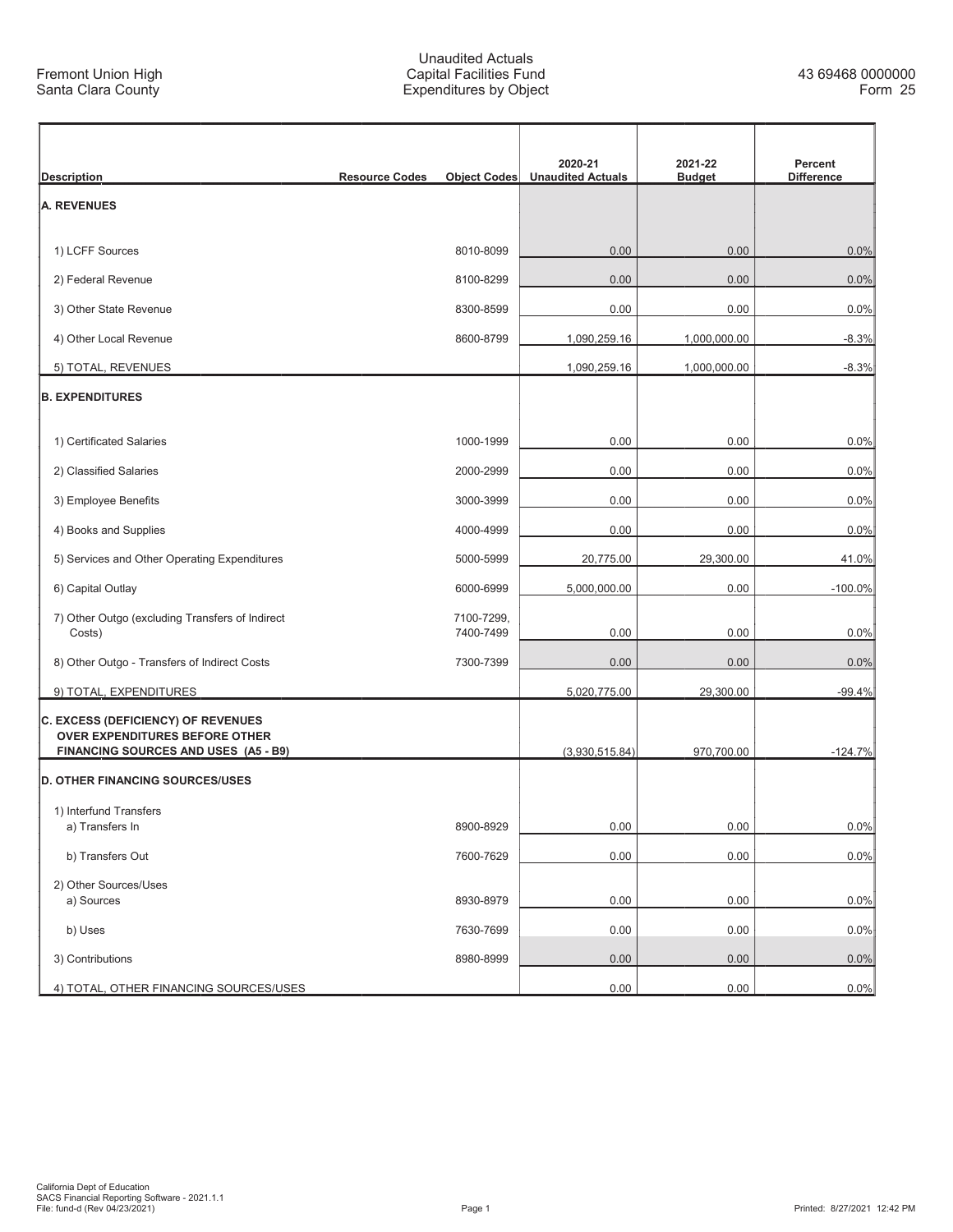## Unaudited Actuals Capital Facilities Fund Expenditures by Object

| <b>Description</b>                                                        | <b>Resource Codes</b> | <b>Object Codes</b> | 2020-21<br><b>Unaudited Actuals</b> | 2021-22<br><b>Budget</b> | Percent<br><b>Difference</b> |
|---------------------------------------------------------------------------|-----------------------|---------------------|-------------------------------------|--------------------------|------------------------------|
| E. NET INCREASE (DECREASE) IN FUND<br><b>BALANCE (C + D4)</b>             |                       |                     | (3,930,515.84)                      | 970,700.00               | $-124.7%$                    |
| <b>F. FUND BALANCE, RESERVES</b>                                          |                       |                     |                                     |                          |                              |
| 1) Beginning Fund Balance<br>a) As of July 1 - Unaudited                  |                       | 9791                | 9,133,010.92                        | 5,202,495.08             | $-43.0%$                     |
| b) Audit Adjustments                                                      |                       | 9793                | 0.00                                | 0.00                     | 0.0%                         |
| c) As of July 1 - Audited ( $F1a + F1b$ )                                 |                       |                     | 9,133,010.92                        | 5,202,495.08             | $-43.0%$                     |
| d) Other Restatements                                                     |                       | 9795                | 0.00                                | 0.00                     | 0.0%                         |
| e) Adjusted Beginning Balance (F1c + F1d)                                 |                       |                     | 9,133,010.92                        | 5,202,495.08             | $-43.0%$                     |
| 2) Ending Balance, June 30 (E + F1e)<br>Components of Ending Fund Balance |                       |                     | 5,202,495.08                        | 6,173,195.08             | 18.7%                        |
| a) Nonspendable<br>Revolving Cash                                         |                       | 9711                | 0.00                                | 0.00                     | 0.0%                         |
| <b>Stores</b>                                                             |                       | 9712                | 0.00                                | 0.00                     | 0.0%                         |
| Prepaid Items                                                             |                       | 9713                | 0.00                                | 0.00                     | 0.0%                         |
| All Others                                                                |                       | 9719                | 0.00                                | 0.00                     | 0.0%                         |
| b) Restricted                                                             |                       | 9740                | 5,202,495.08                        | 6,173,195.08             | 18.7%                        |
| c) Committed<br><b>Stabilization Arrangements</b>                         |                       | 9750                | 0.00                                | 0.00                     | 0.0%                         |
| <b>Other Commitments</b>                                                  |                       | 9760                | 0.00                                | 0.00                     | 0.0%                         |
| d) Assigned<br>Other Assignments                                          |                       | 9780                | 0.00                                | 0.00                     | 0.0%                         |
| e) Unassigned/Unappropriated<br>Reserve for Economic Uncertainties        |                       | 9789                | 0.00                                | 0.00                     | 0.0%                         |
| Unassigned/Unappropriated Amount                                          |                       | 9790                | 0.00                                | 0.00                     | 0.0%                         |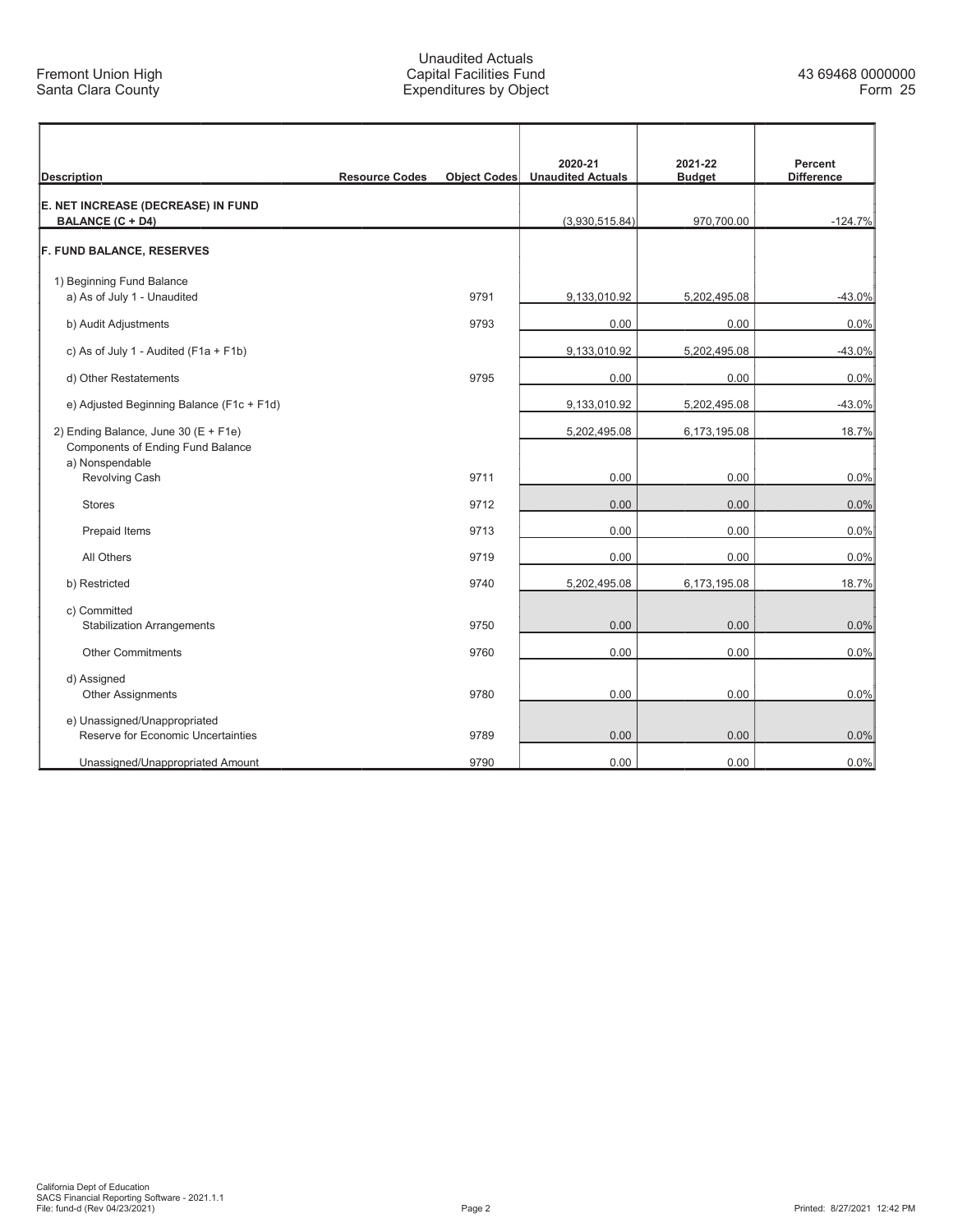# Unaudited Actuals Capital Facilities Fund Expenditures by Object

| <b>Description</b>                                                                | <b>Resource Codes</b> | <b>Object Codes</b> | 2020-21<br><b>Unaudited Actuals</b> | 2021-22<br><b>Budget</b> | Percent<br><b>Difference</b> |
|-----------------------------------------------------------------------------------|-----------------------|---------------------|-------------------------------------|--------------------------|------------------------------|
| <b>G. ASSETS</b>                                                                  |                       |                     |                                     |                          |                              |
| 1) Cash<br>a) in County Treasury                                                  |                       | 9110                | 5,181,506.89                        |                          |                              |
| 1) Fair Value Adjustment to Cash in County Treasury                               |                       | 9111                | 0.00                                |                          |                              |
| b) in Banks                                                                       |                       | 9120                | 2,674.27                            |                          |                              |
| c) in Revolving Cash Account                                                      |                       | 9130                | 0.00                                |                          |                              |
| d) with Fiscal Agent/Trustee                                                      |                       | 9135                | 0.00                                |                          |                              |
| e) Collections Awaiting Deposit                                                   |                       | 9140                | 1,002.85                            |                          |                              |
| 2) Investments                                                                    |                       | 9150                | 0.00                                |                          |                              |
| 3) Accounts Receivable                                                            |                       | 9200                | 17,311.07                           |                          |                              |
| 4) Due from Grantor Government                                                    |                       | 9290                | 0.00                                |                          |                              |
| 5) Due from Other Funds                                                           |                       | 9310                | 0.00                                |                          |                              |
| 6) Stores                                                                         |                       | 9320                | 0.00                                |                          |                              |
| 7) Prepaid Expenditures                                                           |                       | 9330                | 0.00                                |                          |                              |
| 8) Other Current Assets                                                           |                       | 9340                | 0.00                                |                          |                              |
| 9) TOTAL, ASSETS                                                                  |                       |                     | 5,202,495.08                        |                          |                              |
| H. DEFERRED OUTFLOWS OF RESOURCES                                                 |                       |                     |                                     |                          |                              |
| 1) Deferred Outflows of Resources                                                 |                       | 9490                | 0.00                                |                          |                              |
| 2) TOTAL, DEFERRED OUTFLOWS                                                       |                       |                     | 0.00                                |                          |                              |
| I. LIABILITIES                                                                    |                       |                     |                                     |                          |                              |
| 1) Accounts Payable                                                               |                       | 9500                | 0.00                                |                          |                              |
| 2) Due to Grantor Governments                                                     |                       | 9590                | 0.00                                |                          |                              |
| 3) Due to Other Funds                                                             |                       | 9610                | 0.00                                |                          |                              |
| 4) Current Loans                                                                  |                       | 9640                | 0.00                                |                          |                              |
| 5) Unearned Revenue                                                               |                       | 9650                | 0.00                                |                          |                              |
| 6) TOTAL, LIABILITIES                                                             |                       |                     | 0.00                                |                          |                              |
| <b>J. DEFERRED INFLOWS OF RESOURCES</b>                                           |                       |                     |                                     |                          |                              |
| 1) Deferred Inflows of Resources                                                  |                       | 9690                | 0.00                                |                          |                              |
| 2) TOTAL, DEFERRED INFLOWS                                                        |                       |                     | 0.00                                |                          |                              |
| <b>K. FUND EQUITY</b>                                                             |                       |                     |                                     |                          |                              |
| Ending Fund Balance, June 30<br>(must agree with line F2) $(G9 + H2) - (16 + J2)$ |                       |                     | 5,202,495.08                        |                          |                              |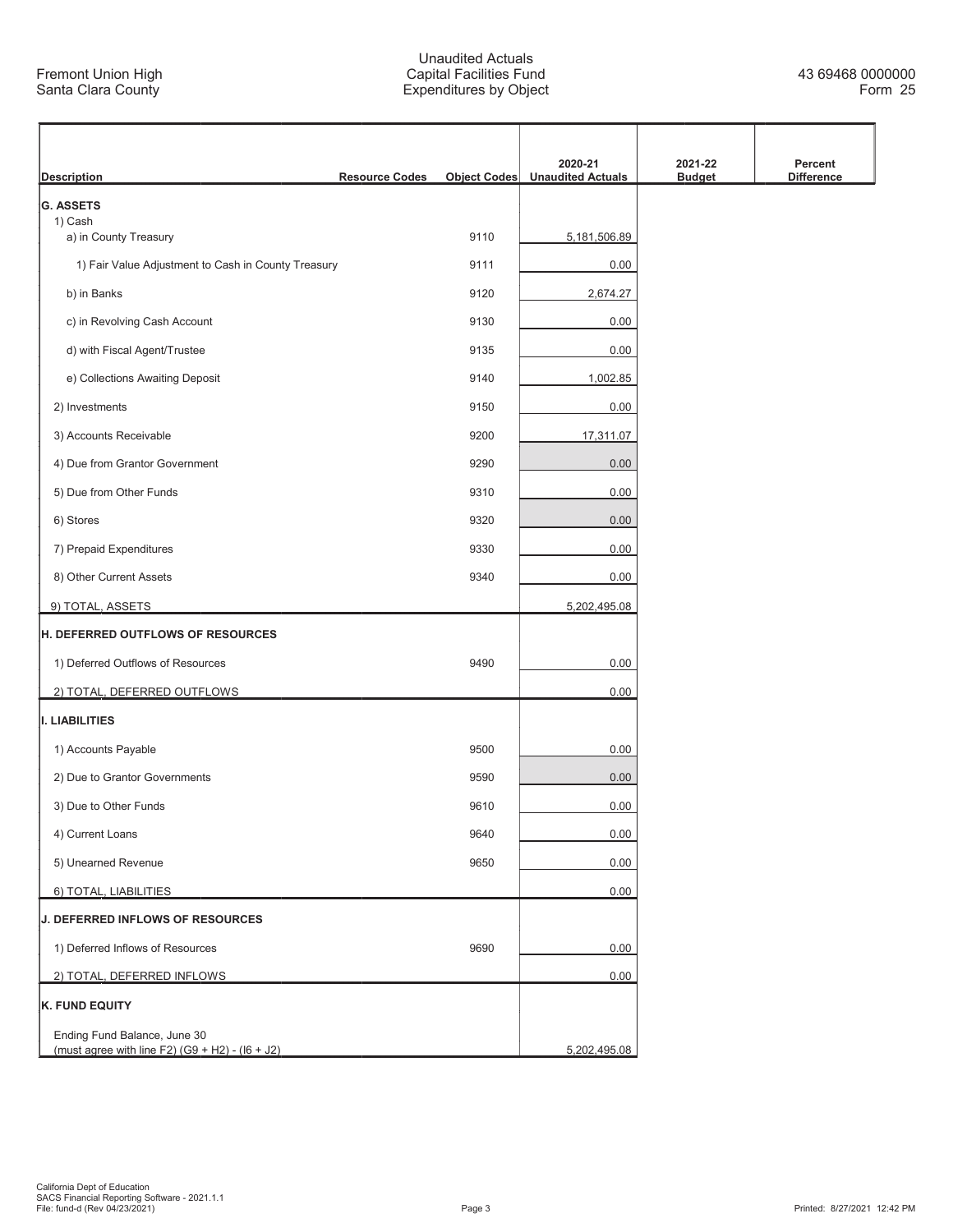F

## Unaudited Actuals Capital Facilities Fund Expenditures by Object

| <b>Description</b>                                                    | <b>Resource Codes</b> | <b>Object Codes</b> | 2020-21<br><b>Unaudited Actuals</b> | 2021-22<br><b>Budget</b> | Percent<br><b>Difference</b> |
|-----------------------------------------------------------------------|-----------------------|---------------------|-------------------------------------|--------------------------|------------------------------|
| <b>OTHER STATE REVENUE</b>                                            |                       |                     |                                     |                          |                              |
| <b>Tax Relief Subventions</b><br>Restricted Levies - Other            |                       |                     |                                     |                          |                              |
| Homeowners' Exemptions                                                |                       | 8575                | 0.00                                | 0.00                     | 0.0%                         |
| Other Subventions/In-Lieu<br>Taxes                                    |                       | 8576                | 0.00                                | 0.00                     | 0.0%                         |
| All Other State Revenue                                               |                       | 8590                | 0.00                                | 0.00                     | 0.0%                         |
| TOTAL, OTHER STATE REVENUE                                            |                       |                     | 0.00                                | 0.00                     | 0.0%                         |
| <b>OTHER LOCAL REVENUE</b>                                            |                       |                     |                                     |                          |                              |
| <b>Other Local Revenue</b><br><b>County and District Taxes</b>        |                       |                     |                                     |                          |                              |
| <b>Other Restricted Levies</b><br>Secured Roll                        |                       | 8615                | 0.00                                | 0.00                     | 0.0%                         |
| <b>Unsecured Roll</b>                                                 |                       | 8616                | 0.00                                | 0.00                     | 0.0%                         |
| <b>Prior Years' Taxes</b>                                             |                       | 8617                | 0.00                                | 0.00                     | 0.0%                         |
| <b>Supplemental Taxes</b>                                             |                       | 8618                | 0.00                                | 0.00                     | 0.0%                         |
| Non-Ad Valorem Taxes<br><b>Parcel Taxes</b>                           |                       | 8621                | 0.00                                | 0.00                     | 0.0%                         |
| Other                                                                 |                       | 8622                | 0.00                                | 0.00                     | 0.0%                         |
| <b>Community Redevelopment Funds</b><br>Not Subject to LCFF Deduction |                       | 8625                | 0.00                                | 0.00                     | 0.0%                         |
| Penalties and Interest from<br>Delinquent Non-LCFF<br>Taxes           |                       | 8629                | 0.00                                | 0.00                     | 0.0%                         |
| Sales<br>Sale of Equipment/Supplies                                   |                       | 8631                | 0.00                                | 0.00                     | 0.0%                         |
| Interest                                                              |                       | 8660                | 96,676.05                           | 100,000.00               | 3.4%                         |
| Net Increase (Decrease) in the Fair Value of Investments              |                       | 8662                | 0.00                                | 0.00                     | 0.0%                         |
| Fees and Contracts                                                    |                       |                     |                                     |                          |                              |
| Mitigation/Developer Fees                                             |                       | 8681                | 993,583.11                          | 900,000.00               | $-9.4%$                      |
| Other Local Revenue                                                   |                       |                     |                                     |                          |                              |
| All Other Local Revenue                                               |                       | 8699                | 0.00                                | 0.00                     | 0.0%                         |
| All Other Transfers In from All Others                                |                       | 8799                | 0.00                                | 0.00                     | 0.0%                         |
| TOTAL, OTHER LOCAL REVENUE                                            |                       |                     | 1,090,259.16                        | 1,000,000.00             | $-8.3%$                      |
| TOTAL, REVENUES                                                       |                       |                     | 1,090,259.16                        | 1,000,000.00             | $-8.3%$                      |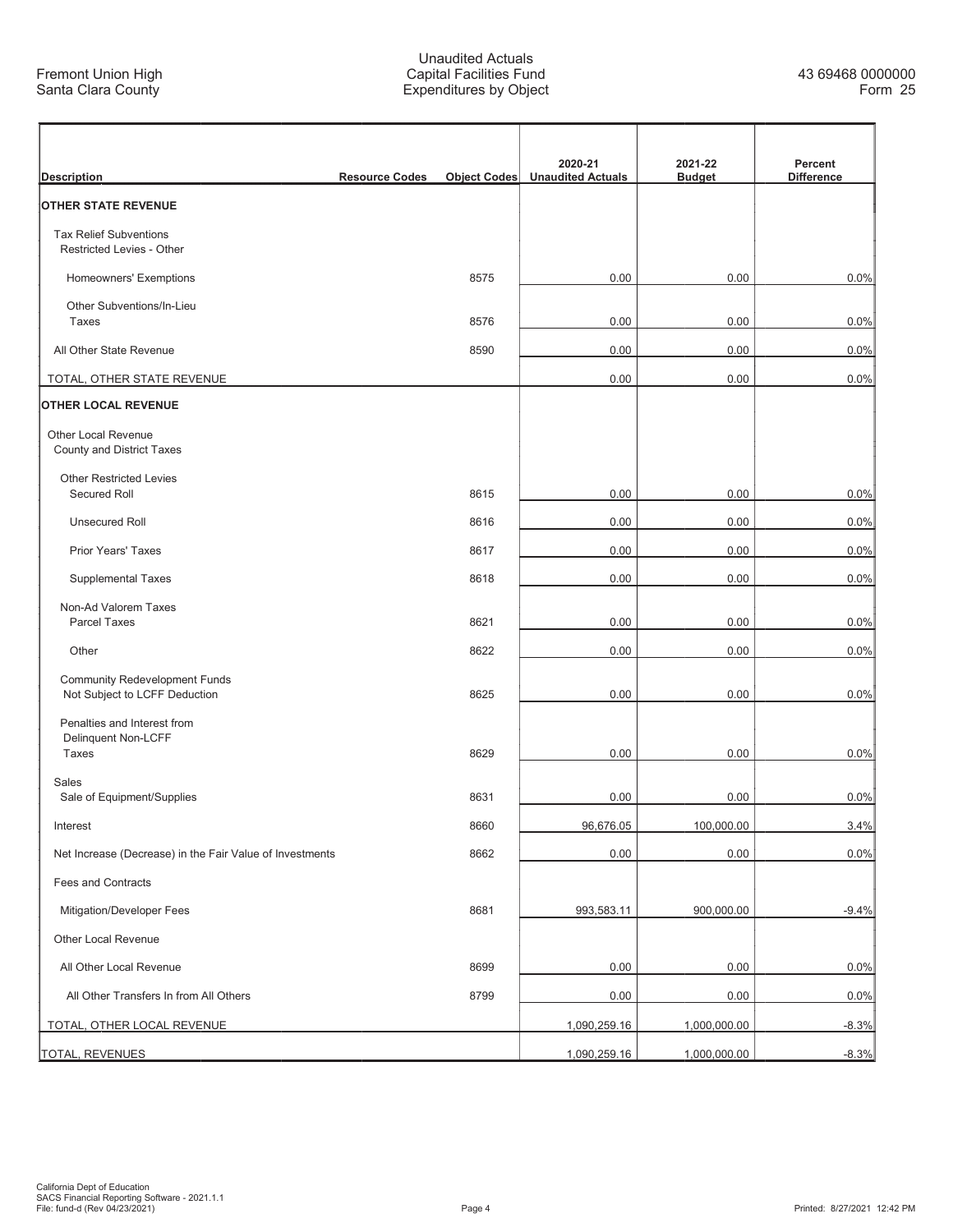F

## Unaudited Actuals Capital Facilities Fund Expenditures by Object

|                                                      |                       |                     | 2020-21                  | 2021-22       | Percent           |
|------------------------------------------------------|-----------------------|---------------------|--------------------------|---------------|-------------------|
| <b>Description</b>                                   | <b>Resource Codes</b> | <b>Object Codes</b> | <b>Unaudited Actuals</b> | <b>Budget</b> | <b>Difference</b> |
| <b>CERTIFICATED SALARIES</b>                         |                       |                     |                          |               |                   |
| <b>Other Certificated Salaries</b>                   |                       | 1900                | 0.00                     | 0.00          | 0.0%              |
| TOTAL, CERTIFICATED SALARIES                         |                       |                     | 0.00                     | 0.00          | 0.0%              |
| <b>CLASSIFIED SALARIES</b>                           |                       |                     |                          |               |                   |
| <b>Classified Support Salaries</b>                   |                       | 2200                | 0.00                     | 0.00          | 0.0%              |
| Classified Supervisors' and Administrators' Salaries |                       | 2300                | 0.00                     | 0.00          | 0.0%              |
| Clerical, Technical and Office Salaries              |                       | 2400                | 0.00                     | 0.00          | 0.0%              |
| <b>Other Classified Salaries</b>                     |                       | 2900                | 0.00                     | 0.00          | 0.0%              |
| TOTAL, CLASSIFIED SALARIES                           |                       |                     | 0.00                     | 0.00          | 0.0%              |
| <b>EMPLOYEE BENEFITS</b>                             |                       |                     |                          |               |                   |
| <b>STRS</b>                                          |                       | 3101-3102           | 0.00                     | 0.00          | 0.0%              |
| <b>PERS</b>                                          |                       | 3201-3202           | 0.00                     | 0.00          | 0.0%              |
| OASDI/Medicare/Alternative                           |                       | 3301-3302           | 0.00                     | 0.00          | 0.0%              |
| Health and Welfare Benefits                          |                       | 3401-3402           | 0.00                     | 0.00          | 0.0%              |
| Unemployment Insurance                               |                       | 3501-3502           | 0.00                     | 0.00          | 0.0%              |
| Workers' Compensation                                |                       | 3601-3602           | 0.00                     | 0.00          | 0.0%              |
| OPEB, Allocated                                      |                       | 3701-3702           | 0.00                     | 0.00          | 0.0%              |
| OPEB, Active Employees                               |                       | 3751-3752           | 0.00                     | 0.00          | 0.0%              |
| Other Employee Benefits                              |                       | 3901-3902           | 0.00                     | 0.00          | 0.0%              |
| TOTAL, EMPLOYEE BENEFITS                             |                       |                     | 0.00                     | 0.00          | 0.0%              |
| <b>BOOKS AND SUPPLIES</b>                            |                       |                     |                          |               |                   |
| Approved Textbooks and Core Curricula Materials      |                       | 4100                | 0.00                     | 0.00          | 0.0%              |
| Books and Other Reference Materials                  |                       | 4200                | 0.00                     | 0.00          | 0.0%              |
| Materials and Supplies                               |                       | 4300                | 0.00                     | 0.00          | 0.0%              |
| Noncapitalized Equipment                             |                       | 4400                | 0.00                     | 0.00          | 0.0%              |
| TOTAL, BOOKS AND SUPPLIES                            |                       |                     | 0.00                     | 0.00          | 0.0%              |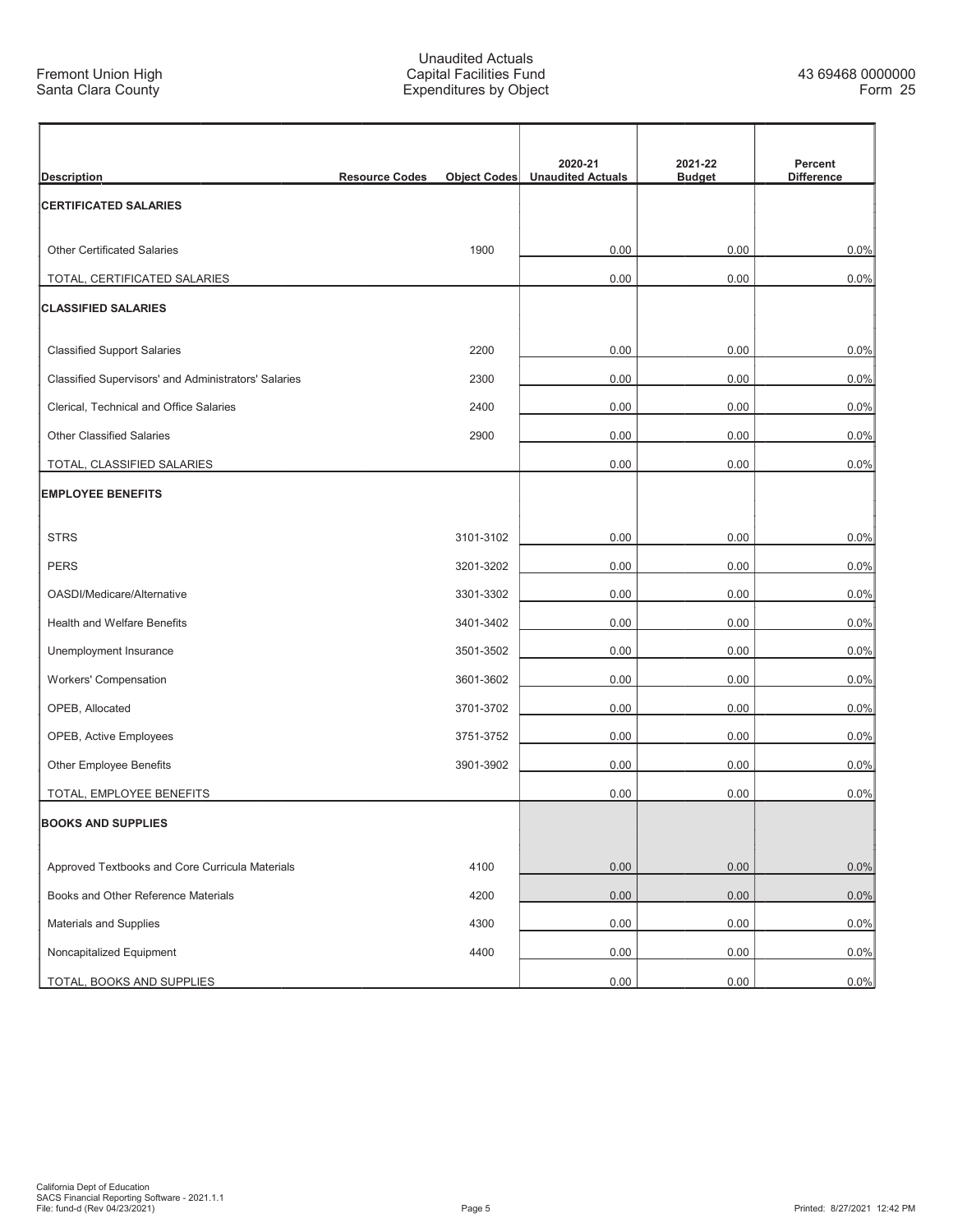F

## Unaudited Actuals Capital Facilities Fund Expenditures by Object

| <b>Description</b>                                                                 | <b>Resource Codes</b> | <b>Object Codes</b> | 2020-21<br><b>Unaudited Actuals</b> | 2021-22<br><b>Budget</b> | Percent<br><b>Difference</b> |
|------------------------------------------------------------------------------------|-----------------------|---------------------|-------------------------------------|--------------------------|------------------------------|
| SERVICES AND OTHER OPERATING EXPENDITURES                                          |                       |                     |                                     |                          |                              |
| Subagreements for Services                                                         |                       | 5100                | 0.00                                | 0.00                     | 0.0%                         |
| <b>Travel and Conferences</b>                                                      |                       | 5200                | 0.00                                | 0.00                     | 0.0%                         |
| Insurance                                                                          |                       | 5400-5450           | 0.00                                | 0.00                     | 0.0%                         |
| Operations and Housekeeping Services                                               |                       | 5500                | 0.00                                | 0.00                     | 0.0%                         |
| Rentals, Leases, Repairs, and Noncapitalized Improvements                          |                       | 5600                | 0.00                                | 0.00                     | 0.0%                         |
| <b>Transfers of Direct Costs</b>                                                   |                       | 5710                | 0.00                                | 0.00                     | 0.0%                         |
| Transfers of Direct Costs - Interfund                                              |                       | 5750                | 0.00                                | 0.00                     | 0.0%                         |
| Professional/Consulting Services and<br><b>Operating Expenditures</b>              |                       | 5800                | 20,775.00                           | 29,300.00                | 41.0%                        |
| Communications                                                                     |                       | 5900                | 0.00                                | 0.00                     | 0.0%                         |
| TOTAL, SERVICES AND OTHER OPERATING EXPENDITURES                                   |                       |                     | 20,775.00                           | 29,300.00                | 41.0%                        |
| <b>CAPITAL OUTLAY</b>                                                              |                       |                     |                                     |                          |                              |
| Land                                                                               |                       | 6100                | 0.00                                | 0.00                     | 0.0%                         |
| Land Improvements                                                                  |                       | 6170                | 0.00                                | 0.00                     | 0.0%                         |
| Buildings and Improvements of Buildings                                            |                       | 6200                | 5,000,000.00                        | 0.00                     | $-100.0%$                    |
| Books and Media for New School Libraries<br>or Major Expansion of School Libraries |                       | 6300                | 0.00                                | 0.00                     | 0.0%                         |
| Equipment                                                                          |                       | 6400                | 0.00                                | 0.00                     | 0.0%                         |
| <b>Equipment Replacement</b>                                                       |                       | 6500                | 0.00                                | 0.00                     | 0.0%                         |
| <b>Lease Assets</b>                                                                |                       | 6600                | 0.00                                | 0.00                     | 0.0%                         |
| TOTAL, CAPITAL OUTLAY                                                              |                       |                     | 5,000,000.00                        | 0.00                     | $-100.0%$                    |
| <b>OTHER OUTGO (excluding Transfers of Indirect Costs)</b>                         |                       |                     |                                     |                          |                              |
| Other Transfers Out                                                                |                       |                     |                                     |                          |                              |
| All Other Transfers Out to All Others                                              |                       | 7299                | 0.00                                | 0.00                     | 0.0%                         |
| <b>Debt Service</b>                                                                |                       |                     |                                     |                          |                              |
| Debt Service - Interest                                                            |                       | 7438                | 0.00                                | 0.00                     | 0.0%                         |
| Other Debt Service - Principal                                                     |                       | 7439                | 0.00                                | 0.00                     | 0.0%                         |
| TOTAL, OTHER OUTGO (excluding Transfers of Indirect Costs)                         |                       |                     | 0.00                                | 0.00                     | 0.0%                         |
| TOTAL, EXPENDITURES                                                                |                       |                     | 5,020,775.00                        | 29,300.00                | $-99.4%$                     |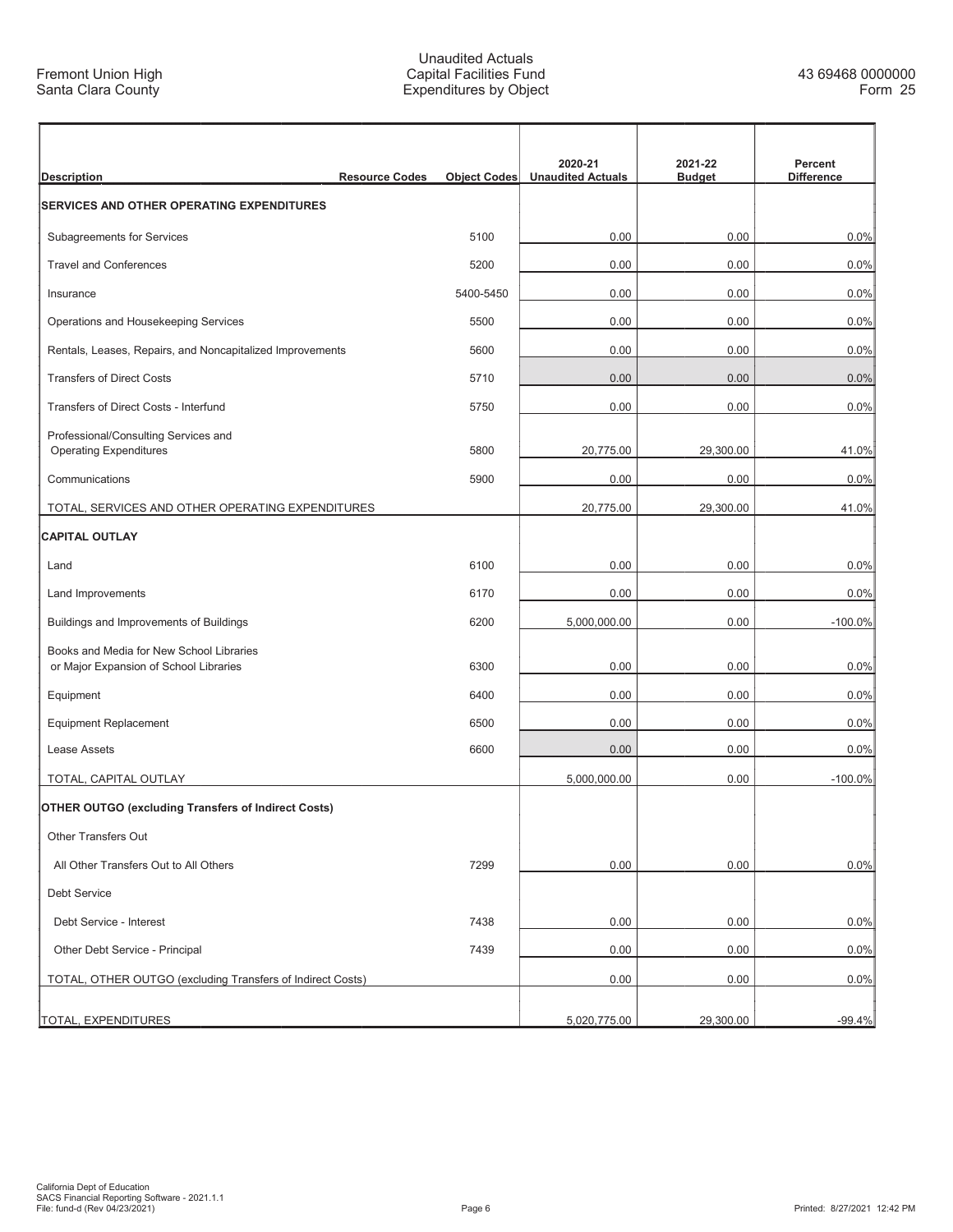r

## Unaudited Actuals Capital Facilities Fund Expenditures by Object

| <b>Description</b>                                                        | <b>Resource Codes</b> | <b>Object Codes</b> | 2020-21<br><b>Unaudited Actuals</b> | 2021-22<br><b>Budget</b> | Percent<br><b>Difference</b> |
|---------------------------------------------------------------------------|-----------------------|---------------------|-------------------------------------|--------------------------|------------------------------|
| <b>INTERFUND TRANSFERS</b>                                                |                       |                     |                                     |                          |                              |
| <b>INTERFUND TRANSFERS IN</b>                                             |                       |                     |                                     |                          |                              |
| Other Authorized Interfund Transfers In                                   |                       | 8919                | 0.00                                | 0.00                     | 0.0%                         |
| (a) TOTAL, INTERFUND TRANSFERS IN                                         |                       |                     | 0.00                                | 0.00                     | 0.0%                         |
| <b>INTERFUND TRANSFERS OUT</b>                                            |                       |                     |                                     |                          |                              |
| To: State School Building Fund/<br>County School Facilities Fund          |                       | 7613                | 0.00                                | 0.00                     | 0.0%                         |
| Other Authorized Interfund Transfers Out                                  |                       | 7619                | 0.00                                | 0.00                     | 0.0%                         |
| (b) TOTAL, INTERFUND TRANSFERS OUT                                        |                       |                     | 0.00                                | 0.00                     | 0.0%                         |
| <b>OTHER SOURCES/USES</b>                                                 |                       |                     |                                     |                          |                              |
| <b>SOURCES</b>                                                            |                       |                     |                                     |                          |                              |
| Proceeds                                                                  |                       |                     |                                     |                          |                              |
| Proceeds from Disposal of<br><b>Capital Assets</b>                        |                       | 8953                | 0.00                                | 0.00                     | 0.0%                         |
| <b>Other Sources</b>                                                      |                       |                     |                                     |                          |                              |
| Transfers from Funds of<br>Lapsed/Reorganized LEAs                        |                       | 8965                | 0.00                                | 0.00                     | 0.0%                         |
| Long-Term Debt Proceeds<br>Proceeds from Certificates<br>of Participation |                       | 8971                | 0.00                                | 0.00                     | 0.0%                         |
| Proceeds from Leases                                                      |                       | 8972                | 0.00                                | 0.00                     | 0.0%                         |
| Proceeds from Lease Revenue Bonds                                         |                       | 8973                | 0.00                                | 0.00                     | 0.0%                         |
| All Other Financing Sources                                               |                       | 8979                | 0.00                                | 0.00                     | 0.0%                         |
| (c) TOTAL, SOURCES                                                        |                       |                     | 0.00                                | 0.00                     | 0.0%                         |
| <b>USES</b>                                                               |                       |                     |                                     |                          |                              |
| Transfers of Funds from                                                   |                       |                     |                                     |                          |                              |
| Lapsed/Reorganized LEAs                                                   |                       | 7651                | 0.00                                | 0.00                     | 0.0%                         |
| All Other Financing Uses                                                  |                       | 7699                | 0.00                                | 0.00                     | 0.0%                         |
| (d) TOTAL, USES                                                           |                       |                     | 0.00                                | 0.00                     | 0.0%                         |
| <b>CONTRIBUTIONS</b>                                                      |                       |                     |                                     |                          |                              |
| <b>Contributions from Unrestricted Revenues</b>                           |                       | 8980                | 0.00                                | 0.00                     | 0.0%                         |
| <b>Contributions from Restricted Revenues</b>                             |                       | 8990                | 0.00                                | 0.00                     | 0.0%                         |
| (e) TOTAL, CONTRIBUTIONS                                                  |                       |                     | 0.00                                | 0.00                     | 0.0%                         |
| TOTAL, OTHER FINANCING SOURCES/USES<br>$(a - b + c - d + e)$              |                       |                     | 0.00                                | 0.00                     | 0.0%                         |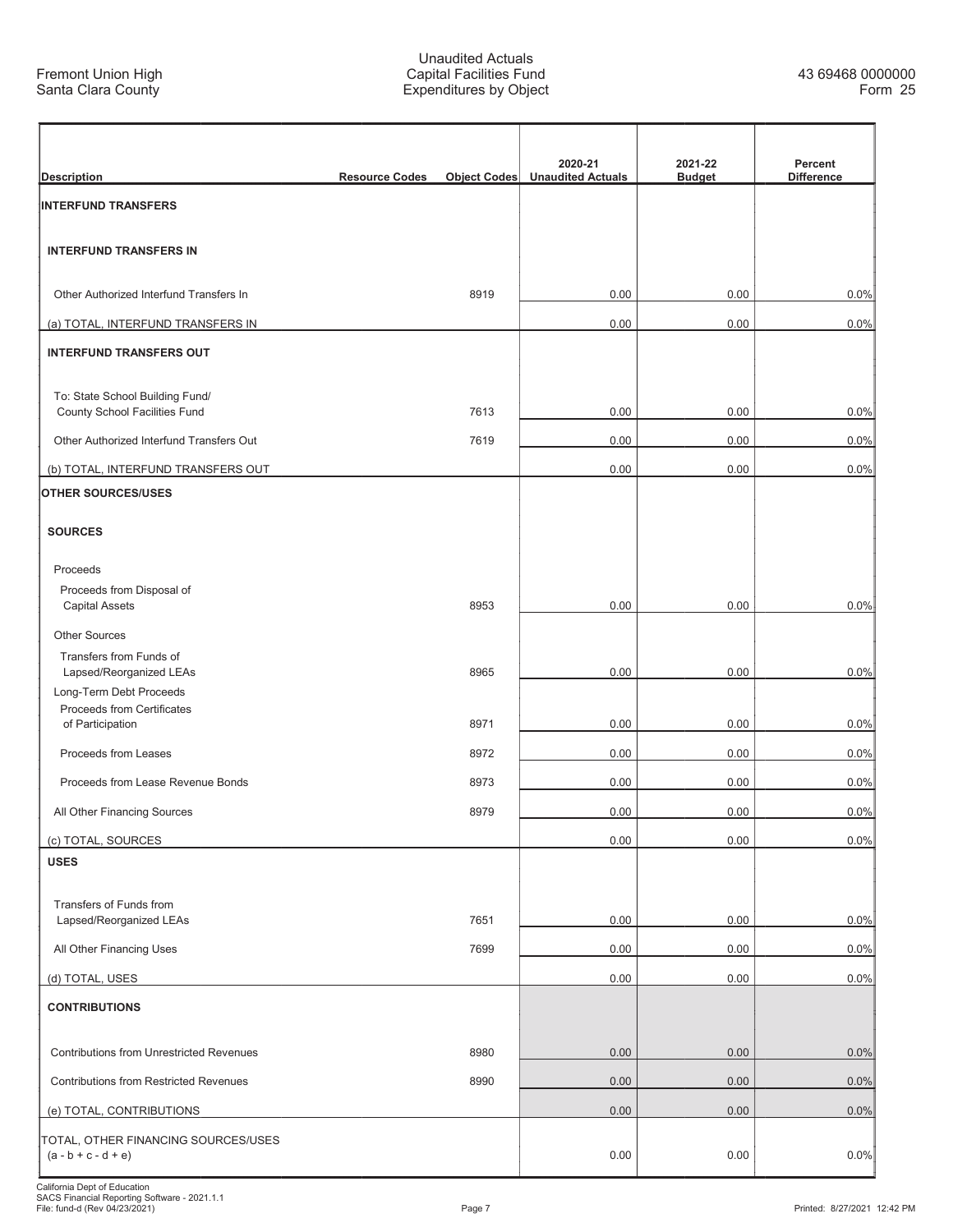# Unaudited Actuals Capital Facilities Fund Expenditures by Function

| <b>Description</b>                                                             | <b>Function Codes</b> | <b>Object Codes</b> | 2020-21<br><b>Unaudited Actuals</b> | 2021-22<br><b>Budget</b> | Percent<br><b>Difference</b> |
|--------------------------------------------------------------------------------|-----------------------|---------------------|-------------------------------------|--------------------------|------------------------------|
| <b>A. REVENUES</b>                                                             |                       |                     |                                     |                          |                              |
|                                                                                |                       |                     |                                     |                          |                              |
| 1) LCFF Sources                                                                |                       | 8010-8099           | 0.00                                | 0.00                     | 0.0%                         |
| 2) Federal Revenue                                                             |                       | 8100-8299           | 0.00                                | 0.00                     | 0.0%                         |
| 3) Other State Revenue                                                         |                       | 8300-8599           | 0.00                                | 0.00                     | 0.0%                         |
| 4) Other Local Revenue                                                         |                       | 8600-8799           | 1,090,259.16                        | 1,000,000.00             | $-8.3%$                      |
| 5) TOTAL, REVENUES                                                             |                       |                     | 1,090,259.16                        | 1,000,000.00             | $-8.3%$                      |
| B. EXPENDITURES (Objects 1000-7999)                                            |                       |                     |                                     |                          |                              |
| 1) Instruction                                                                 | 1000-1999             |                     | 0.00                                | 0.00                     | 0.0%                         |
|                                                                                |                       |                     |                                     |                          |                              |
| 2) Instruction - Related Services                                              | 2000-2999             |                     | 0.00                                | 0.00                     | 0.0%                         |
| 3) Pupil Services                                                              | 3000-3999             |                     | 0.00                                | 0.00                     | 0.0%                         |
| 4) Ancillary Services                                                          | 4000-4999             |                     | 0.00                                | 0.00                     | 0.0%                         |
| 5) Community Services                                                          | 5000-5999             |                     | 0.00                                | 0.00                     | 0.0%                         |
| 6) Enterprise                                                                  | 6000-6999             |                     | 0.00                                | 0.00                     | 0.0%                         |
| 7) General Administration                                                      | 7000-7999             |                     | 18,900.00                           | 0.00                     | $-100.0%$                    |
| 8) Plant Services                                                              | 8000-8999             |                     | 5,001,875.00                        | 29,300.00                | $-99.4%$                     |
| 9) Other Outgo                                                                 | 9000-9999             | Except<br>7600-7699 | 0.00                                | 0.00                     | 0.0%                         |
| 10) TOTAL, EXPENDITURES                                                        |                       |                     | 5,020,775.00                        | 29,300.00                | $-99.4%$                     |
| <b>C. EXCESS (DEFICIENCY) OF REVENUES</b>                                      |                       |                     |                                     |                          |                              |
| <b>OVER EXPENDITURES BEFORE OTHER</b><br>FINANCING SOURCES AND USES (A5 - B10) |                       |                     | (3,930,515.84)                      | 970,700.00               | $-124.7%$                    |
| <b>D. OTHER FINANCING SOURCES/USES</b>                                         |                       |                     |                                     |                          |                              |
| 1) Interfund Transfers                                                         |                       |                     |                                     |                          |                              |
| a) Transfers In                                                                |                       | 8900-8929           | 0.00                                | 0.00                     | 0.0%                         |
| b) Transfers Out                                                               |                       | 7600-7629           | 0.00                                | 0.00                     | 0.0%                         |
| 2) Other Sources/Uses<br>a) Sources                                            |                       |                     |                                     |                          |                              |
|                                                                                |                       | 8930-8979           | 0.00                                | 0.00                     | 0.0%                         |
| b) Uses                                                                        |                       | 7630-7699           | 0.00                                | 0.00                     | 0.0%                         |
| 3) Contributions                                                               |                       | 8980-8999           | 0.00                                | 0.00                     | 0.0%                         |
| 4) TOTAL, OTHER FINANCING SOURCES/USES                                         |                       |                     | 0.00                                | 0.00                     | 0.0%                         |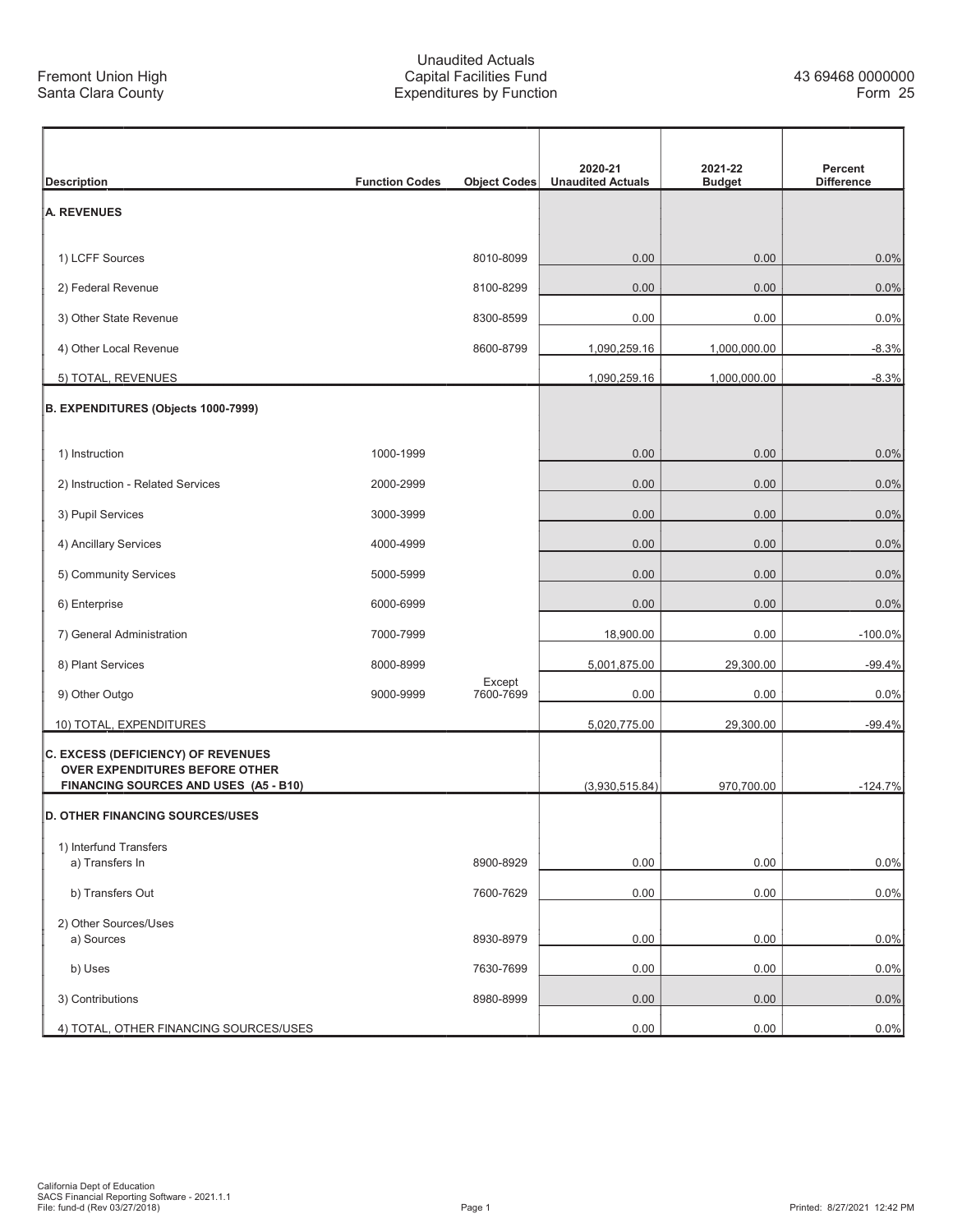r

# Unaudited Actuals Capital Facilities Fund Expenditures by Function

|                                                                                                |                       |                     | 2020-21                  | 2021-22       | Percent           |
|------------------------------------------------------------------------------------------------|-----------------------|---------------------|--------------------------|---------------|-------------------|
| <b>Description</b>                                                                             | <b>Function Codes</b> | <b>Object Codes</b> | <b>Unaudited Actuals</b> | <b>Budget</b> | <b>Difference</b> |
| E. NET INCREASE (DECREASE) IN FUND<br><b>BALANCE (C + D4)</b>                                  |                       |                     | (3,930,515.84)           | 970,700.00    | $-124.7%$         |
| <b>F. FUND BALANCE, RESERVES</b>                                                               |                       |                     |                          |               |                   |
| 1) Beginning Fund Balance                                                                      |                       |                     |                          |               |                   |
| a) As of July 1 - Unaudited                                                                    |                       | 9791                | 9,133,010.92             | 5,202,495.08  | $-43.0%$          |
| b) Audit Adjustments                                                                           |                       | 9793                | 0.00                     | 0.00          | 0.0%              |
| c) As of July 1 - Audited ( $F1a + F1b$ )                                                      |                       |                     | 9,133,010.92             | 5,202,495.08  | $-43.0%$          |
| d) Other Restatements                                                                          |                       | 9795                | 0.00                     | 0.00          | 0.0%              |
| e) Adjusted Beginning Balance (F1c + F1d)                                                      |                       |                     | 9,133,010.92             | 5,202,495.08  | $-43.0%$          |
| 2) Ending Balance, June 30 $(E + F1e)$<br>Components of Ending Fund Balance<br>a) Nonspendable |                       |                     | 5,202,495.08             | 6,173,195.08  | 18.7%             |
| Revolving Cash                                                                                 |                       | 9711                | 0.00                     | 0.00          | 0.0%              |
| <b>Stores</b>                                                                                  |                       | 9712                | 0.00                     | 0.00          | 0.0%              |
| Prepaid Items                                                                                  |                       | 9713                | 0.00                     | 0.00          | 0.0%              |
| All Others                                                                                     |                       | 9719                | 0.00                     | 0.00          | 0.0%              |
| b) Restricted                                                                                  |                       | 9740                | 5,202,495.08             | 6,173,195.08  | 18.7%             |
| c) Committed<br><b>Stabilization Arrangements</b>                                              |                       | 9750                | 0.00                     | 0.00          | 0.0%              |
| Other Commitments (by Resource/Object)                                                         |                       | 9760                | 0.00                     | 0.00          | 0.0%              |
| d) Assigned<br>Other Assignments (by Resource/Object)                                          |                       | 9780                | 0.00                     | 0.00          | 0.0%              |
| e) Unassigned/Unappropriated<br>Reserve for Economic Uncertainties                             |                       | 9789                | 0.00                     | 0.00          | 0.0%              |
| Unassigned/Unappropriated Amount                                                               |                       | 9790                | 0.00                     | 0.00          | 0.0%              |